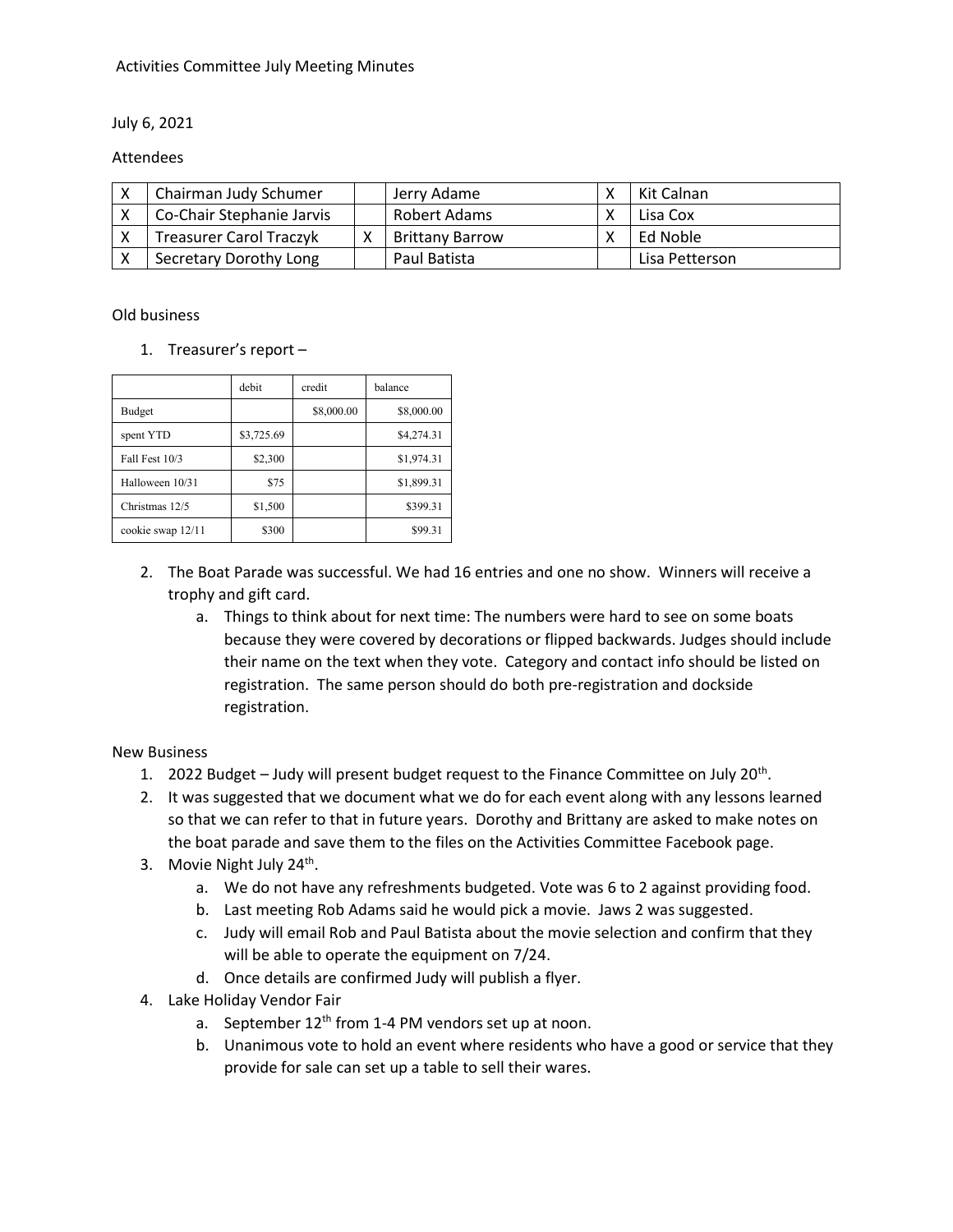- c. Vendors must preregister (limit 40) and pay \$10 registration fee by 8/30 which will be used to fund Raffle prizes.
- d. Each person will receive a free raffle ticket and 4 would be drawn. Prizes would be money to spend with one of the vendors.
- e. Judy will create multiple flyers. One for Vendor Solicitation. One to advertise the event.
- f. We need to reserve the clubhouse.
- 5. Fall Fest
	- a. Stephanie is finalizing the entertainment.
- 6. Christmas Potluck and Santa visit Dec.  $5<sup>th</sup>$  1-4 pm
- 7. Cookie Swap Dec. 11th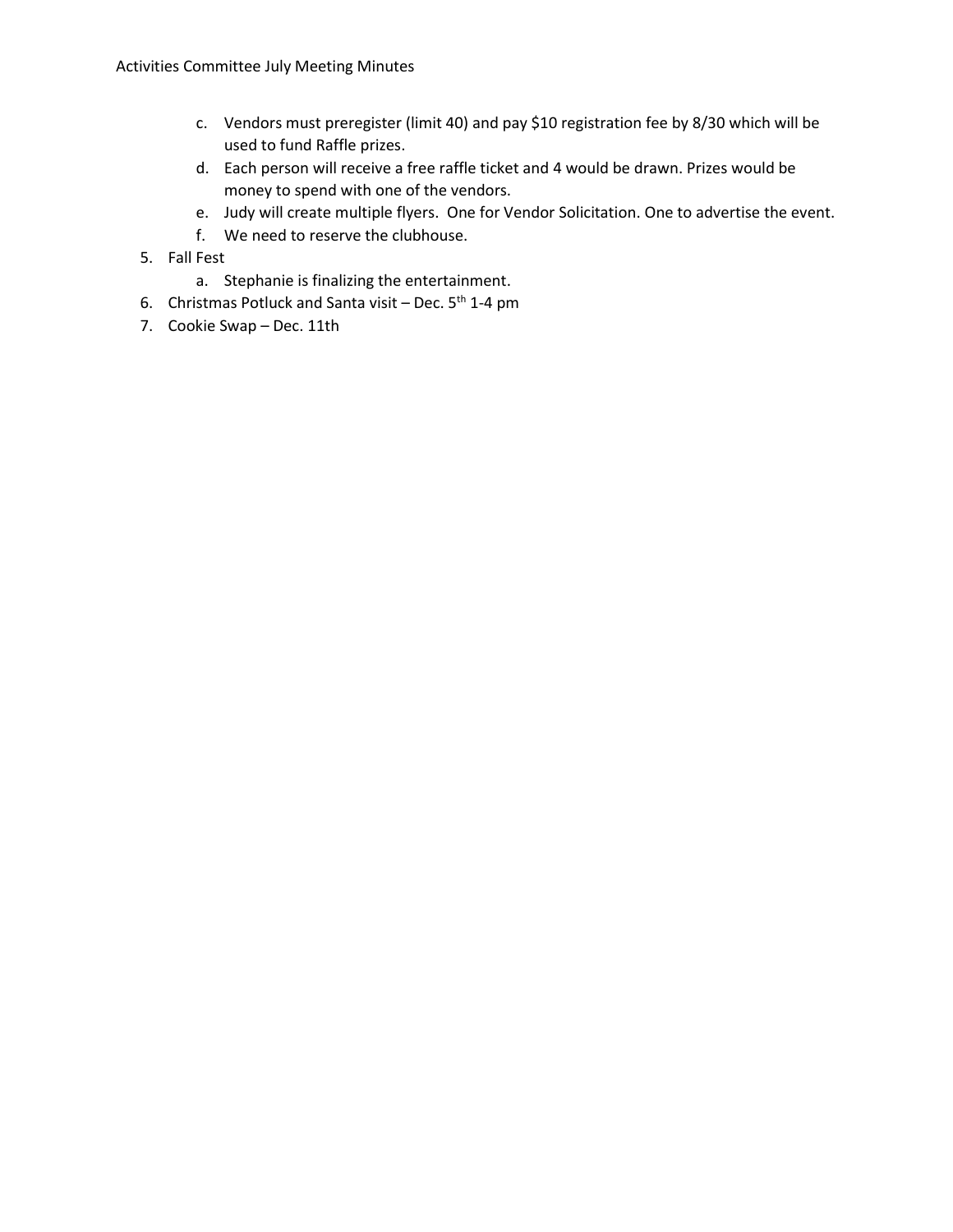Architectural Committee Minutes June 21, 2021 Page 1 of 5

### **21 JUNE 2021 MEETING MINUTES**

### **ATTENDEES:**

Tim Kost, Architectural Committee Chair Ed Noble, Architectural Committee Vice-Co-Chair Robert Middleton, Architectural Committee BOD Liaison Richard Schoppet, Architectural Committee Member Alex & Kristen Manzo, Association Member Lisa Adams, Association Member

### **NOT IN ATTENDANCE:**

Richard Traczyk, Architectural Committee BOD Liaison Bill Ekberg, Architectural Committee

#### **DISCUSSION:**

Brush/Tree Removal from Common Area Approval Form.

**MINUTES –** Review of the May 17, 2021, meeting minutes. Minutes were approved as Submitted.

#### **FIELD REVIEW- NEW CONSTRUCTION FINAL INSPECTION:**

- *1. Lot 194, Section 5A, 500 Sleigh Drive. Elda R. Pridemore, owner. Final Inspection in response to notice of completion. Inspection performed by Ed Noble. No discrepancies identified.*
- *2. Lot 074, Section 1, 400 Sunset Circle. Glen Mohr, owner. Final Inspection in response to notice of completion. Inspection performed by Tim Kost and Ed Noble. No discrepancies identified.*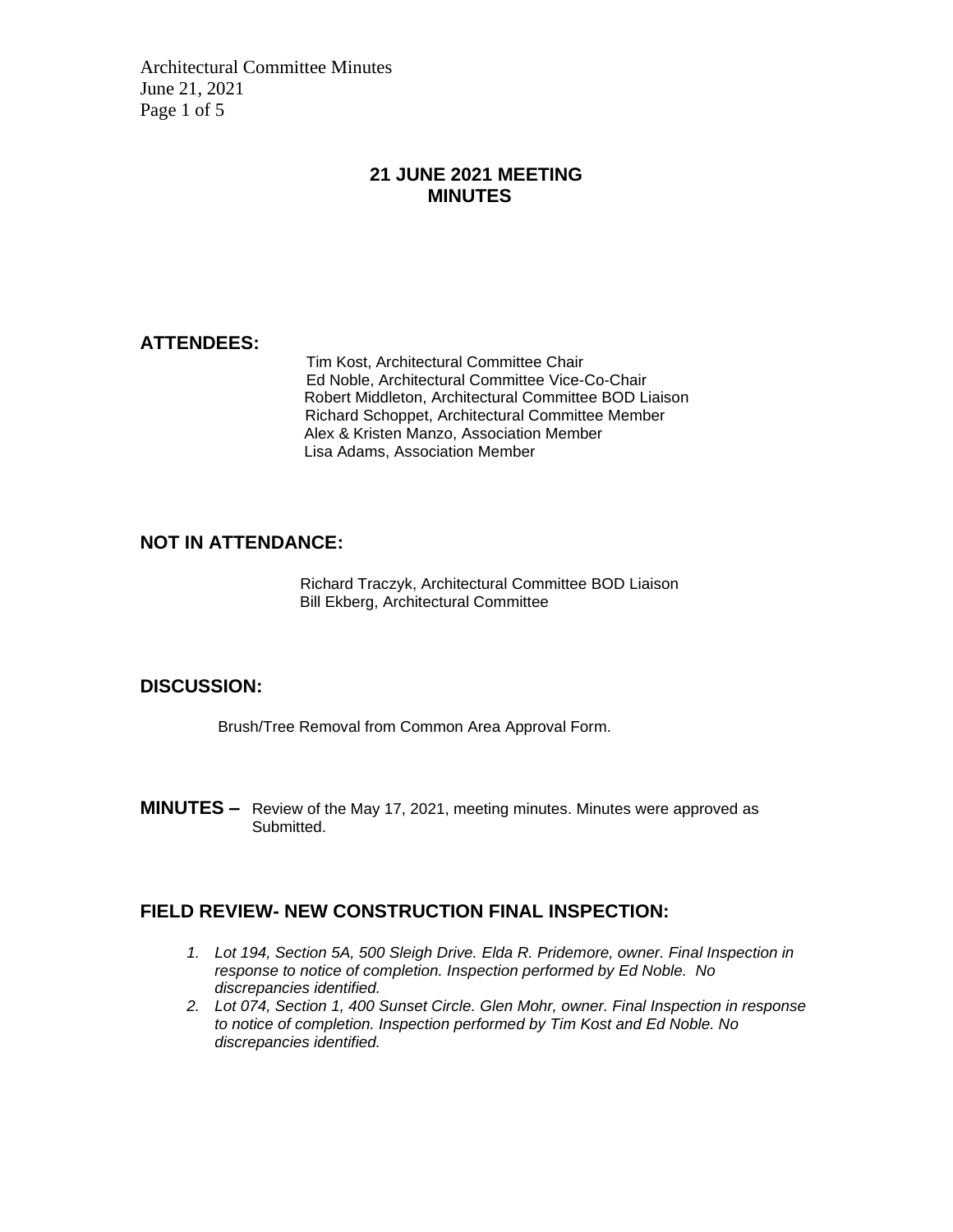Architectural Committee Minutes June 21, 2021 Page 2 of 5

### **FIELD REVIEW- NEW CONSTRUCTION CHANGES:**

1. Lot 105, Section 5A, 401 S. Lakeview Drive. Bikram Singh, owner. Request foe approval of plans to move the double garage doors to the bottom level of the home. A motion was made to approve as submitted. The motion was seconded, and the motion was carried. Permit # 194

### **FIELD REVIEW – EXTENSION:**

1. Lot 1166, Section 7, 112 Colonial Drive. Lisa Adams, owner. Asking for an extension on an already approved gazebo. The permit is expired on March 23, 2021. Permit # 246 issued 9/23/2020. A motion was made to approve as submitted. The motion was seconded, and the motion was carried. Permit # 195

### **FIELD REVIEW – DECKS, PATIO, AND PORCH:**

- 1. Lot 1248, Section 1A, 122 Lake Holiday Road. Ryan Todd, owner. Request for approval of plans to replace the walkway landscaping pavers with stamped concrete walkway. Then connect the two existing concrete patios and walkway with a finished concrete. It will be light tan in color. Reviewed by Tim Kost and Ed Noble. A motion was made to approve as submitted. The motion was seconded, and the motion was carried. Permit # 196
- 2. Lot 531, Section 3A, 1073 Lakeview Drive. Jeff Provencal, owner. Request for approval of plans to remove the existing decks and replace with Trex decking boards (Island Mist is the color) and extending the deck out 2' halfway then 16' X 20' on the end of the deck. Using vinyl post sleeves, stainless steel cable for railing, caps, and lights for the deck. Reviewed by Tim Kost and Ed Noble. A motion was made to approve as submitted. The motion was seconded, and the motion was carried. Permit # 197

### **FIELD REVIEW- ACCESSORY STRUTURES:**

- 1. Lot 097, Section 5A, 304 Nordic Drive. James & Kathleen Martin, owners. Request for approval of plan to install an 8' X 12' wooden storage shed on the left rear of the home. Color is avocado with black roof and shutters. Reviewed by Tim Kost and Ed Noble. A motion was made to approve as submitted. The motion was seconded, and the motion was carried. Permit  $# 198$
- 2. Lot 357, Section 2, 637 Lakeview Drive. Nick Myers, owners. Request for approval of plans to install a 10' X 12' treated engineered siding storage shed at the right rear of the property. Color is gray with white trim. Reviewed by Ed Noble and Richard Traczyk. A motion was made to approve as submitted. The motion was seconded, and the motion was carried. Permit # 199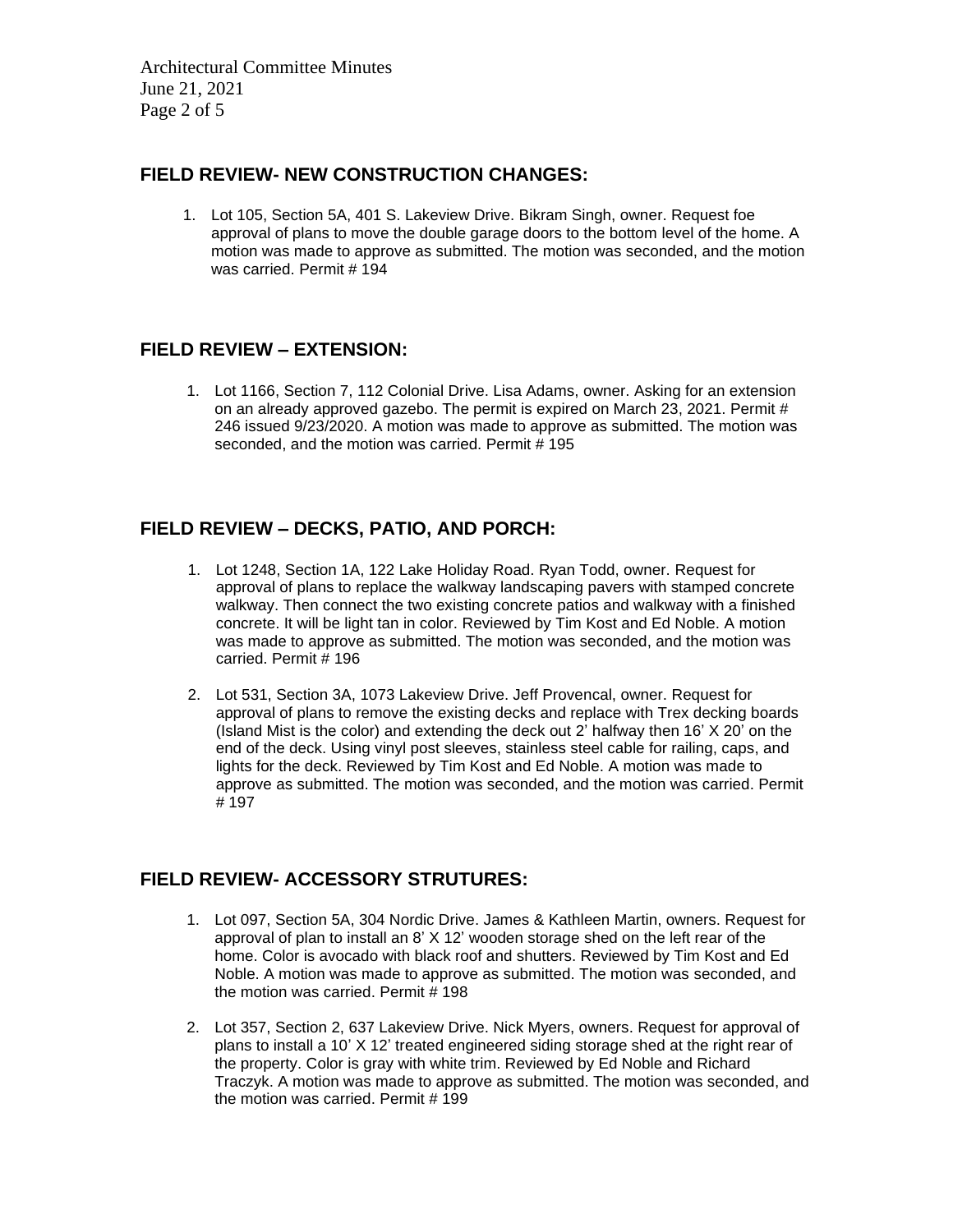Architectural Committee Minutes June 21, 2021 Page 3 of 5

- 3. Lot 130, Section 5A, 805 S. Lakeview Drive. Kenneth Sitton, owner. Request for approval of plans to install a 7' X 8' Rubbermaid storage building at the middle of the home in the rear. The colors will be tan with a black roof to match the home. Reviewed by Ed Noble and Richard Traczyk. A motion was made to approve as submitted. The motion was seconded, and the motion was carried. Permit # 200
- 4. Lot 533, Section 3A, 1077 Lakeview Drive. Chad Harrington, owner. Request for approval of plans to install 6' X 9' wooded kayak rack like the ones we have installed at the marina. Reviewed by Ed Noble and Richard Traczyk. A motion was made to approve as submitted. The motion was seconded, and the motion was carried. Permit # 201
- 5. Lot 094, Section 1, 215 Sunset Circle. Michael & Jeanette Townsend, owners. Request for approval of plans to install an 8' X 12' storage shed on the gravel parking pad and will be painted khaki in color. Reviewed by Tim Kost and Ed Noble. A motion was made to approve as submitted. The motion was seconded, and the motion was carried. Permit # 202
- 6. Lot 221, Section 2, 217 Fairway Circle. Mark McKee, owner. Request for approval of plans a 10' X 20' storage shed that will be placed against the garage. Everything will match the home. Reviewed Tim Kost and Ed Noble. A motion was made to approve as submitted. The motion was seconded, and the motion was carried. With a 5' variance. Permit # 203

### **FIELD REVIEW - FENCING:**

1. Lot 057, Section 4A, 105 Hilltop Court. Marcy Myerholtz, owner. Request for approval of plans to install an all natural 3 board fence. Asking for a 5' variance on all three sides. Reviewed by Ed Noble and Richard Traczyk. A motion was made to approve as submitted. The motion was seconded, and the motion was carried. With a 5' variance on all 3 sides. Permit # 204

#### **FIELD REVIEWS-SOLAR PANELS:**

1. Lot 1210, Section 5B, 113 Waterside Lane. Jonathon Pannell, owner. Request for approval to install (13) solar panels on one roof and (6) solar panels on the other roof. Reviewed by Tim Kost and Ed Noble. A motion was made to approve as submitted. The motion was seconded, and the motion was carried. Permit # 205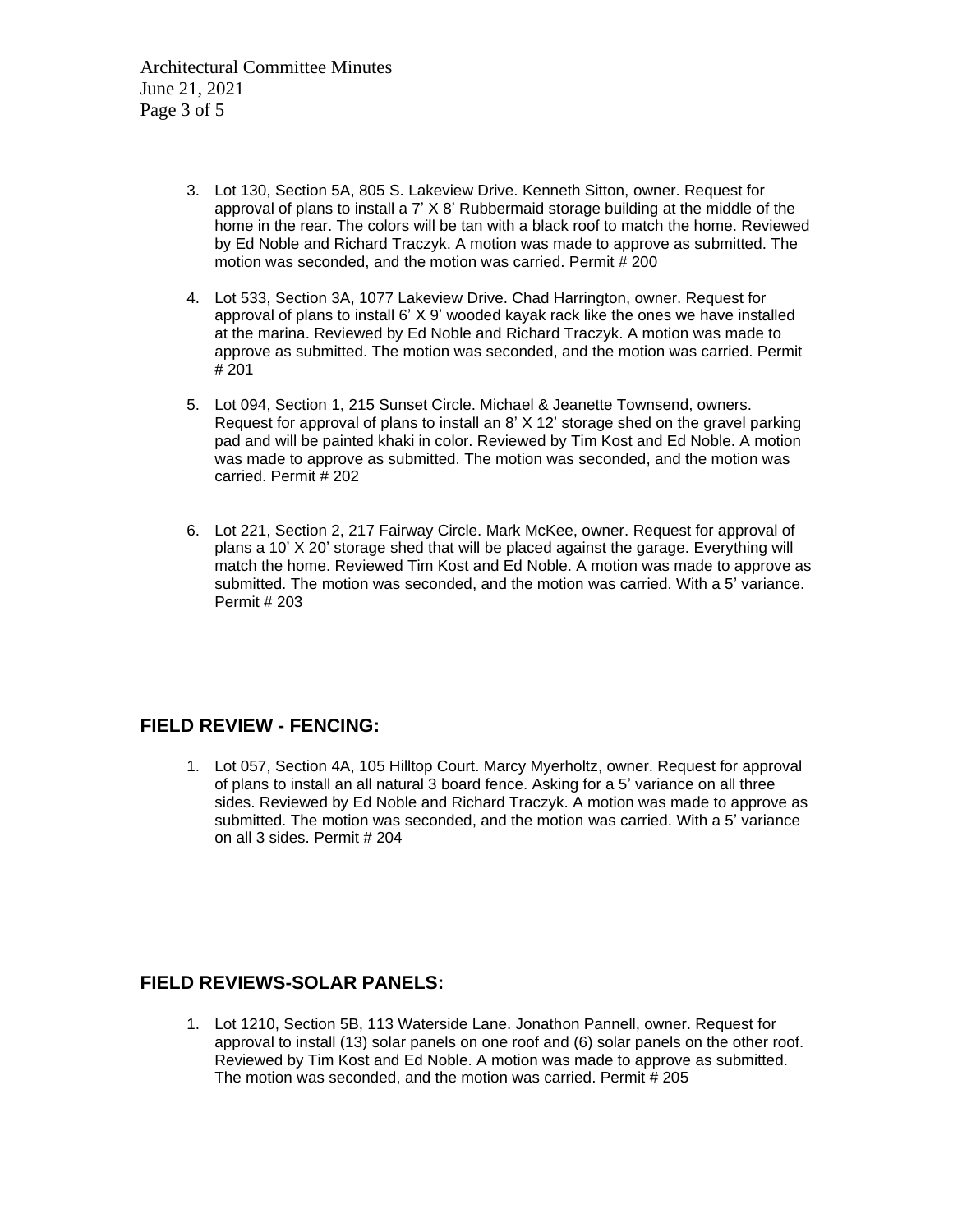Architectural Committee Minutes June 21, 2021 Page 4 of 5

### **FIELD REVIEWS – DRIVEWAY:**

1. Lot 042, Section 6A, 416 Southwood Drive. Jason & Jill Whitacre, owners. Request for approval to make an access road to the waters edge with very little grading. Reviewed by Ed Noble. A motion was made to approve as submitted. The motion was seconded, and thew motion was carried. Permit # 206

### **FIELD REVIEWS – EXTERIOR CHANGES:**

1. Lot 547, Section 3A, 1105 Lakeview Drive. Sharon Rhenberger, owner. Request approval to paint the outside of the home sage green and paint the trim will be dark brown. Reviewed by Tim Kost and Ed Noble. A motion was made to approve as submitted. The motion was seconded, and the motion was carried. Permit # 207

### **FIELD REVIEWS - RESALES:**

- 1. *Lot 074, Section 1, 400 Sunset Circle. Mohr, owner. Resale inspection performed by Ed Noble and Richard Traczyk. Still under construction.*
- 2. *Lot 224, Section 2, 211 Fairway Circle. Maxson, owner. Resale inspection performed by Ed Noble and Richard Traczyk. No discrepancies noted.*
- 3. *Lot 277, Section 2, 403 Sunset Circle. Besant, owner. Resale inspection performed by Ed*  Noble and Richard Traczyk. No discrepancies noted.
- 4. *Lot 035, Section 4A, 1220 Lakeview Drive. Stonehedge, owner. Resale inspection performed by Ed Noble and Richard Traczyk. No discrepancies noted. \*RUSH*
- 5. *Lot 527, Section 3A, 1063 Lakeview Drive. Norconk, owner. Resale inspection performed by Tim Kost and Ed Noble. Requested exterior color changes in 2020. Not complete.*
- 6. *Lot 182, Section 8A, 110 Green Leaf Drive. Teter, owner. Resale inspection performed by Tim Kost and Ed Noble. No discrepancies noted.*
- 7. *Lot 517, Section 10, 206 Country Club Drive. Genthner, owner. Resale inspection performed by Tim Kost and Ed Noble. No discrepancies noted. \*RUSH*
- 8. *Lot 026, Section 1, 134 Lake Holiday Road. Anderson, owner. Resale inspection performed by Tim Kost and Ed Noble. One discrepancy noted propane tank not screened.*
- 9. *Lot 034, Section 1, 150 Lake Holiday Road. Helton, owner*. *Resale inspection performed by Tim Kost and Ed Noble. No discrepancies noted.*
- 10. *Lot 340, Section 2, 612 Lakeview Drive. Roberts, owner. Resale inspection performed by Tim Kost and Ed Noble. No discrepancies noted.*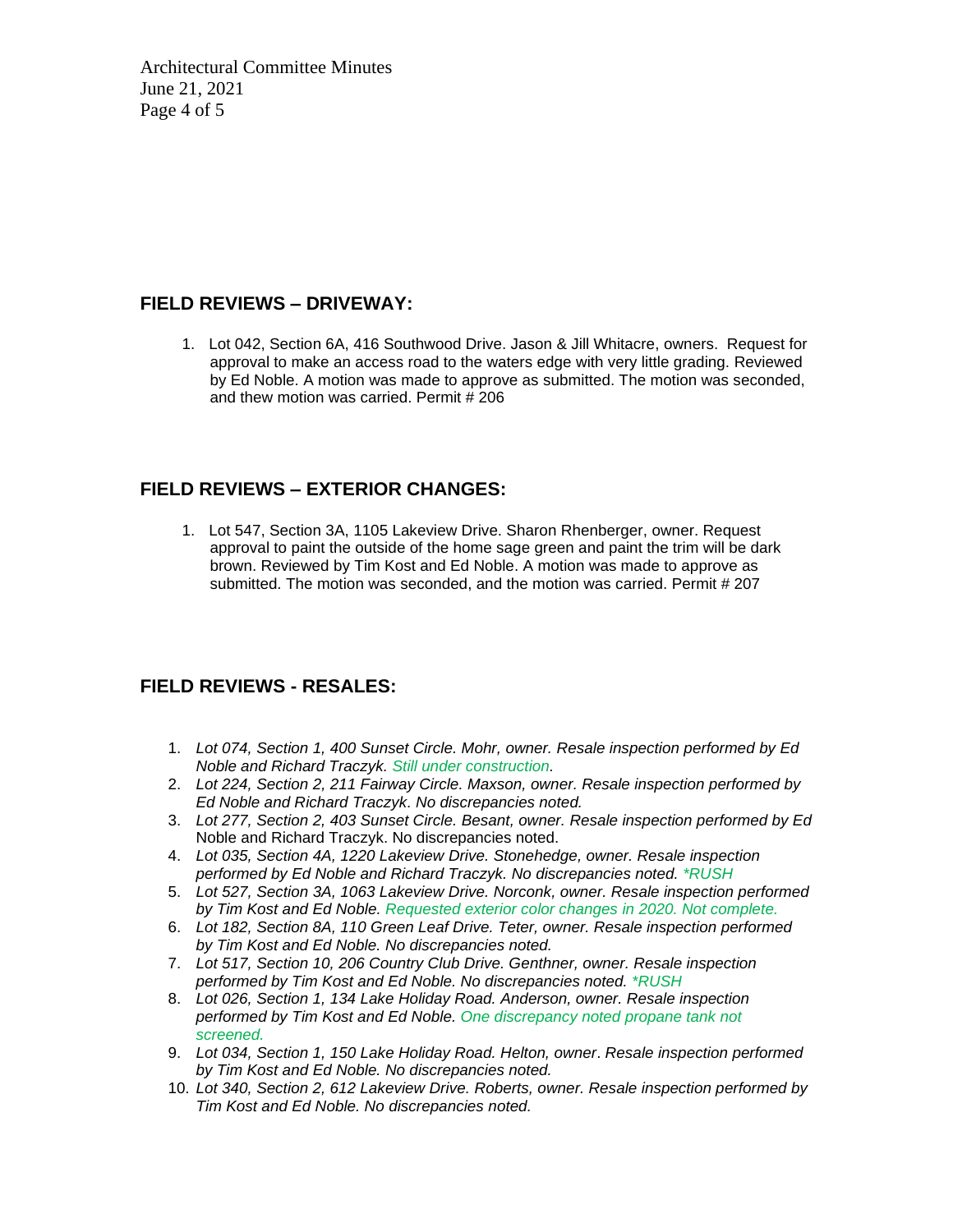Architectural Committee Minutes June 21, 2021 Page 5 of 5

- 11. *Lot 392, Section 2, 320 Overlook Drive. Espinar, owner. Resale inspection performed by Tim Kost and Ed Noble. One discrepancy noted no house numbers.*
- 12. *Lot 197, Section 4A, 537 Northwood Circle. Mason, owner. Resale inspection performed by Tim Kost and Ed Noble. No discrepancies noted.*

#### *.* **FIELD REVIEWS – TREE REMOVAL REQUESTS:**

- *1. Lot 367, Section 2, 102 Point Place. Szallay, owner. Request for approval of plans to remove six (6) trees dead, diseased and impacting. Reviewed by Ed Noble and Richard Traczyk. Approved and permit issued on 5/21/2021. Permit # 178*
- *2. Lot 531, Section 3A, 1073 Lakeview Drive. Provencal, owner. Request for approval of plans to remove four (4) trees dead and diseased and location. Reviewed by Ed Noble and Richard Traczyk. Approved and permit issued on 5/21/2021. Permit # 179*
- *3. Lot 156, Section 2, 236 Sunset Circle. Munroe, owner. Request for approval of plans to remove one (1) tree leaning, dead and diseased. Reviewed by Ed Noble and Richard Traczyk. Approved and permit issued on 5/21/2021. Permit # 180*
- *4. Lot 582, Section 10, 1037 W. Masters Drive. Ekberg, owner. Request for approval of plans to remove one (1) tree dead and diseased. Reviewed by Ed Noble and Richard Traczyk. Approved and permit issued on 5/21/2021. Permit # 181*
- *5. Lot 042, Section 6A, 416 Southwood Drive. Whitacre, owner. Request for approval of plans to remove twenty- five (25) trees dead, and diseased. Reviewed by Ed Noble. Approved and permit issued on 5/21/2021. Permit # 182*
- *6. Lot 129, Section 2, 110 Sycamore Place. Keffer, owner. Request for approval of plans to remove two (2) trees location, dead, and diseased. Reviewed by Tim Kost and Ed Noble. Approved and permit issued on 6/3/2021. Permit # 183*
- *7. Lot 015, Section 4A, 1237 Lakeview Drive. Nunn, owner. Request for approval of plans to remove two (2) trees leaning and impacting. Reviewed by Tim Kost and Ed Noble. Approved and permit issued on 6/3/2021. Permit # 184*
- *8. Lot 186, Section 2, 330 Masters Drive. Galligher, owner. Request for approval of plans to remove five (5) trees dead and diseased. Reviewed by Tim Kost and Ed Noble. Approved and permit issued on 6/3/2021. Permit # 185*
- *9. Lot 103, Section 1, 106 Carolyn Drive. Tite, owner. Request for approval of plans to remove tree (3) trees dead and diseased. Reviewed by Tim Kost and Ed Noble. Approved and permit issued on 6/3/2021. Permit # 186*
- *10. Lot 005, Section 1, 108 Lake Shore Drive. Pagenkopf, owner. Request for approval of plans to remove three (3) trees dead and diseased. Reviewed by Tim Kost and Ed Noble. Approved and permit issued on 6/14/2021. Permit # 187*
- *11. Lot 125, Section 1, 102 Sycamore Place. Kraske, owner. Request for approval of plans to remove six (6) trees leaning, location, dead, and diseased. Reviewed by Tim Kost and Ed Noble. Approved and permit issued on 6/14/2021. Permit # 188*
- *12. Lot 008, Section 1, 169 Lake Holiday Road. Ramseur, owner. Request for approval of plans to remove two (2) trees dead and diseased. Reviewed by Tim Kost and Ed Noble. Approved and permit issued on 6/14/2021. Permit # 189*
- *13. Lot 117, Section 4A, 126 Dogwood Drive. Malcolm, owner. Request for approval of plans to remove thirty (30) trees clearing to allow room to add attached garage. Reviewed by Tim Kost and Ed Noble. Approved and permit issued on 6/14/2021. Permit # 190*
- *14. Lot 114, Section 1, 113 Sunset Circle. Burgess, owner. Request for approval of plans to remove nine (9) trees leaning, location, dead, and diseased. Reviewed by Tim Kost and Ed Noble. Approved and permit issued on 6/18/2021. Permit #*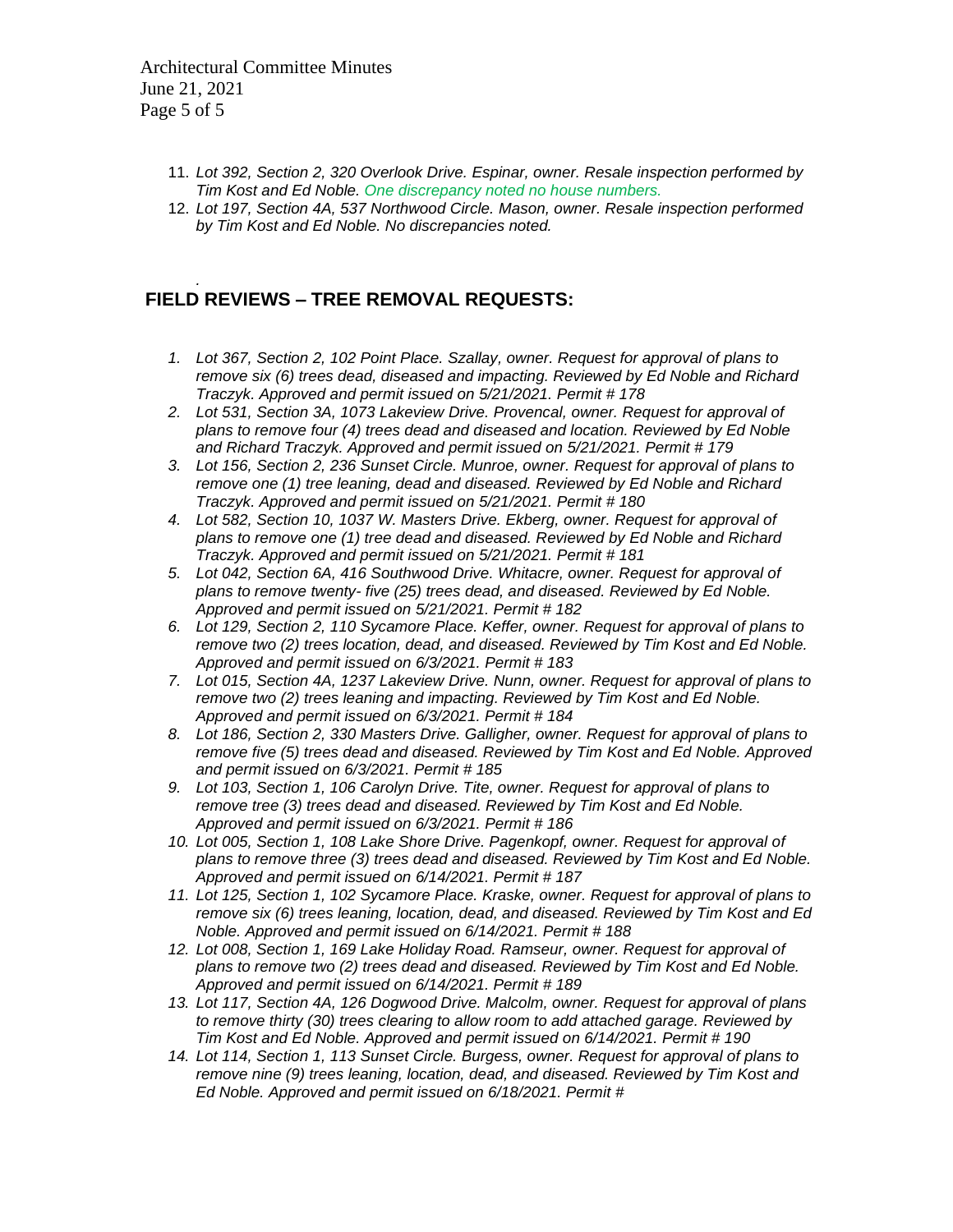Architectural Committee Minutes June 21, 2021 Page 6 of 5

- *15. Lot 160, Section 2, 246 Sunset Circle. Chamberlain, owner. Request for approval of plans to remove one (1) tree leaning. Reviewed by Tim Kost and Ed Noble. Approved and permit issued on 6/18/2021. Permit #*
- *16. Lot 095, Section 1, 213 Sunset Circle. Field, owner. Request for approval of plans to remove three (3) trees dead, diseased, and leaning. Reviewed by Tim Kost and Ed Noble. Approved and permit issued on 6/18/2021. Permit #*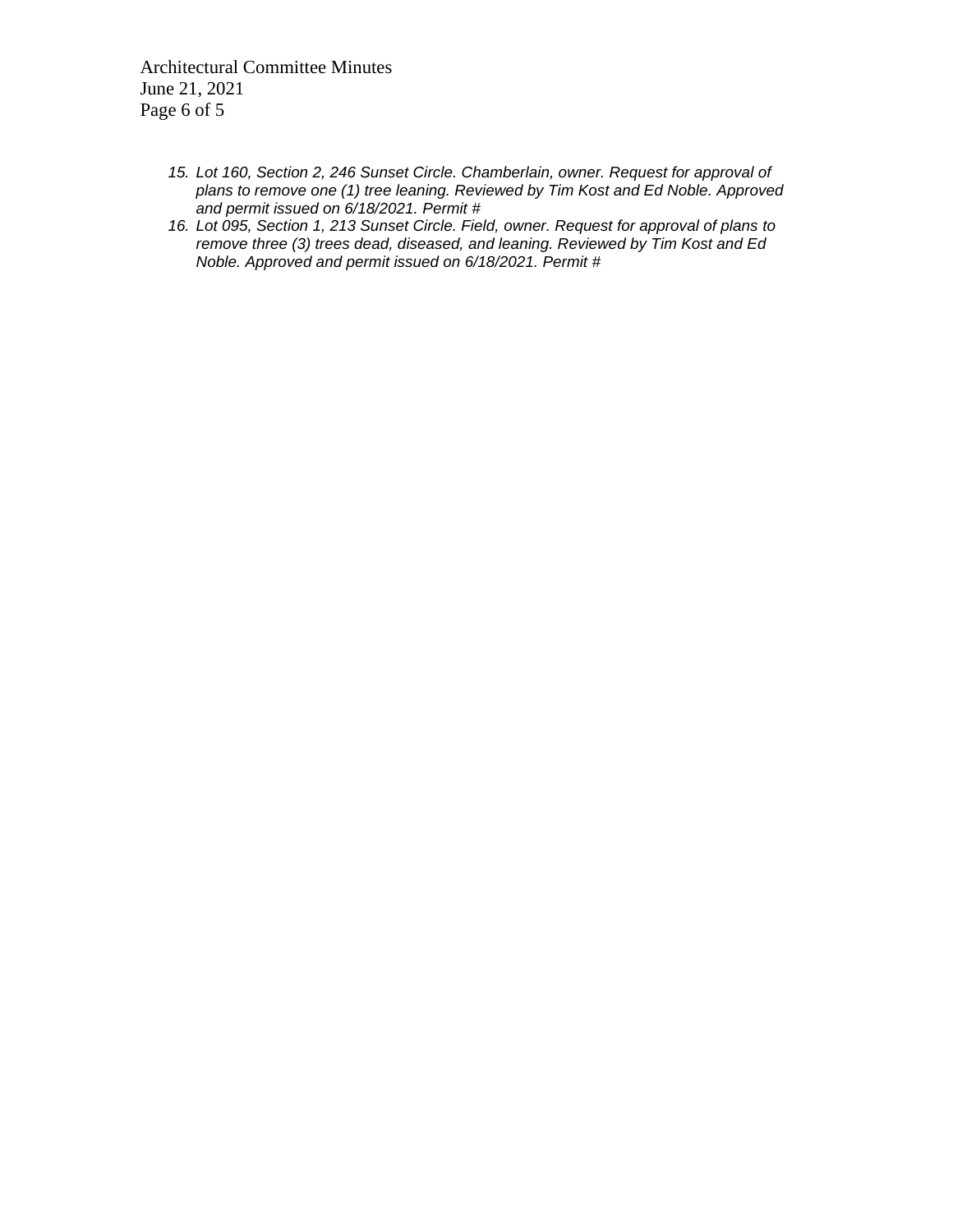# Buildings and Grounds Minutes of June 14, 2021

Members in Attendance: F.Coates, J. Coates, K. Gahr, R. Middleton, D. Noble, A. Perka, D. Terry

## Visitor: Carol Demery

The meeting was held at the clubhouse and called to order by Alex Perka at 10 A.M. With a quorum established, the minutes from the May meeting were approved. Carol Demery proposed the addition of lines to designate pickleball on the two tennis courts. After discussion, the proposal was approved to be forwarded to the Board of Directors at its next meeting.

James Coates, Board Liaison, reported on the most recent BOD meeting. Traffic flow for the  $4<sup>th</sup>$  of July will be re-routed with one way traffic as in the past Memorial Day celebration. The speed camera is now in use with the resulting citations of 223 speeders. The sheriff's department will continue patrolling roadways and common areas.

Operators at the Munchie Duck Café will clean the restrooms until October 1. Work on the Phase II walking trail has been completed. The contract for Phase I of the Beach 2 project has been awarded to Pine Knoll Construction Company and will begin in late September and early October. The board has purchased a used pontoon boat and motor to replace the previous one at a cost of \$5,000. Many complaints of noise at Beach 2 have been received. Signs are posted citing the county's noise ordinances and times of enforcement.

Don Cook will work on the ravine in Parcel 12A to remove danger and instability there. The cost for the work will not exceed \$6,000. The Board will be extending preliminary approval for members to cut fallen trees on common areas next to their lots for use or removal. The Garden Club will be working under the general budget overseen by the General Manager. Improvements have been made on the Beach III access road by Don Cook (Keystone Builders). The Board will be converting three former golf course parcels into common areas, as well as lot 4A/220 to complete the transfer.

The Nominating Committee requested testing for electronic voting for the Fall 2021 election. The Board requests that B and G consider submitting a request for pickleball lines on the tennis courts.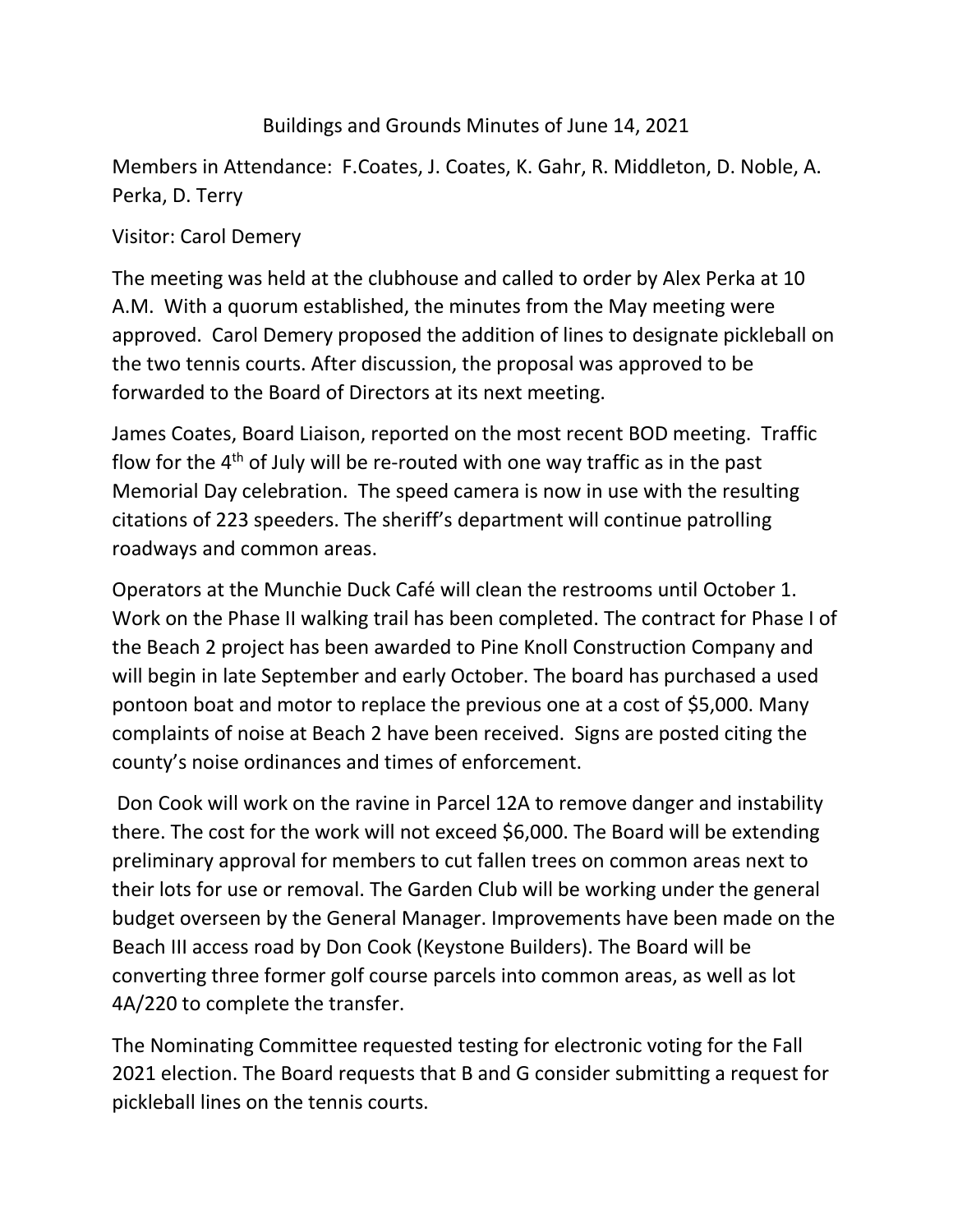Alex reported on the recent meeting related to an alternative asphalt process for the roads. The committee discussed this proposal.

The committee discussed the current state of the restaurant proposal.

Frances shared her suggestions for the July Newsletter.

With the agenda completed, the meeting was adjourned at 12:00.

Respectfully submitted,

Alex Perka, Chair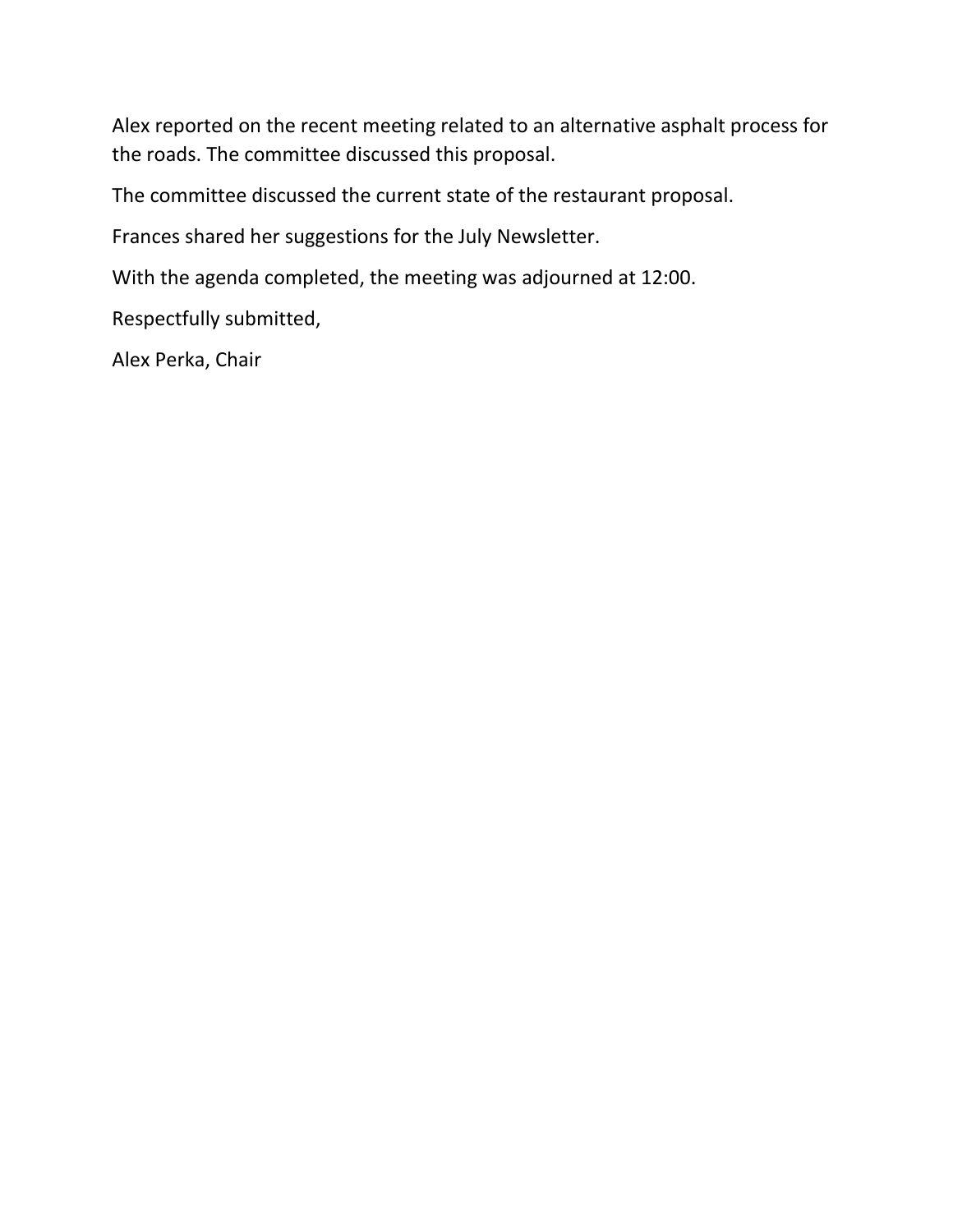#### **Summary of Mediator Panel Hearing Schedule July 14, 2021**

### Panel Members: Barbara Magill, Chris Sypher, Karen Taylor, Butch Nesbit, Kim Brotten Chair: Dot Wallace BOD Liaison: James Coates

| <b>Hearing</b><br><b>Number</b> | <b>Report</b><br><b>Time</b> | <b>Name</b><br><b>Property Address</b><br><b>Section and Lot</b><br><b>Compliance Committee File</b><br>No. | <b>Violation/Infraction</b>                                    | <b>Mediator Panel Determination</b>                                                                         |
|---------------------------------|------------------------------|-------------------------------------------------------------------------------------------------------------|----------------------------------------------------------------|-------------------------------------------------------------------------------------------------------------|
| 1                               | 7:00                         | George & Carolyn Waymack<br>110 Masters Drive<br>2/272A<br>#21-057                                          | Piggy backing through the front gate on<br>$5/19/2021$ .       | Haines citation issued.<br>\$50.00 assessment levied.<br><b>Attended the meeting.</b>                       |
| $\overline{2}$                  | 7:00                         | Shane & Zachary Bowen<br>Membership Lot<br>6B/171B<br>#21-058                                               | Parked in a handicap space on 5/22/2021.                       | Haines citation issued.<br>No assessment levied hasd incorrect information.<br><b>Attended the meeting.</b> |
| 3                               | 7:00                         | Christopher & Carisa Dueweke<br>1096 Lakeview Drive<br>3A/502A<br>$#21-059$                                 | Speeding 37 in a 25mph on W. Masters Drive<br>on $5/13/2021$ . | Speed camera citation.<br>\$50.00 assessment levied.<br>Did not attend the meeting.                         |
| $\overline{4}$                  | 7:00                         | James Walk Jr.<br>141 Dogwood Drive<br>4A/138E<br>#21-060                                                   | Speeding 41 in a 25mph on W. Masters Drive<br>on $5/13/2021$ . | Speed camera citation.<br>\$50.00 assessment levied.<br>Did not attend the meeting.                         |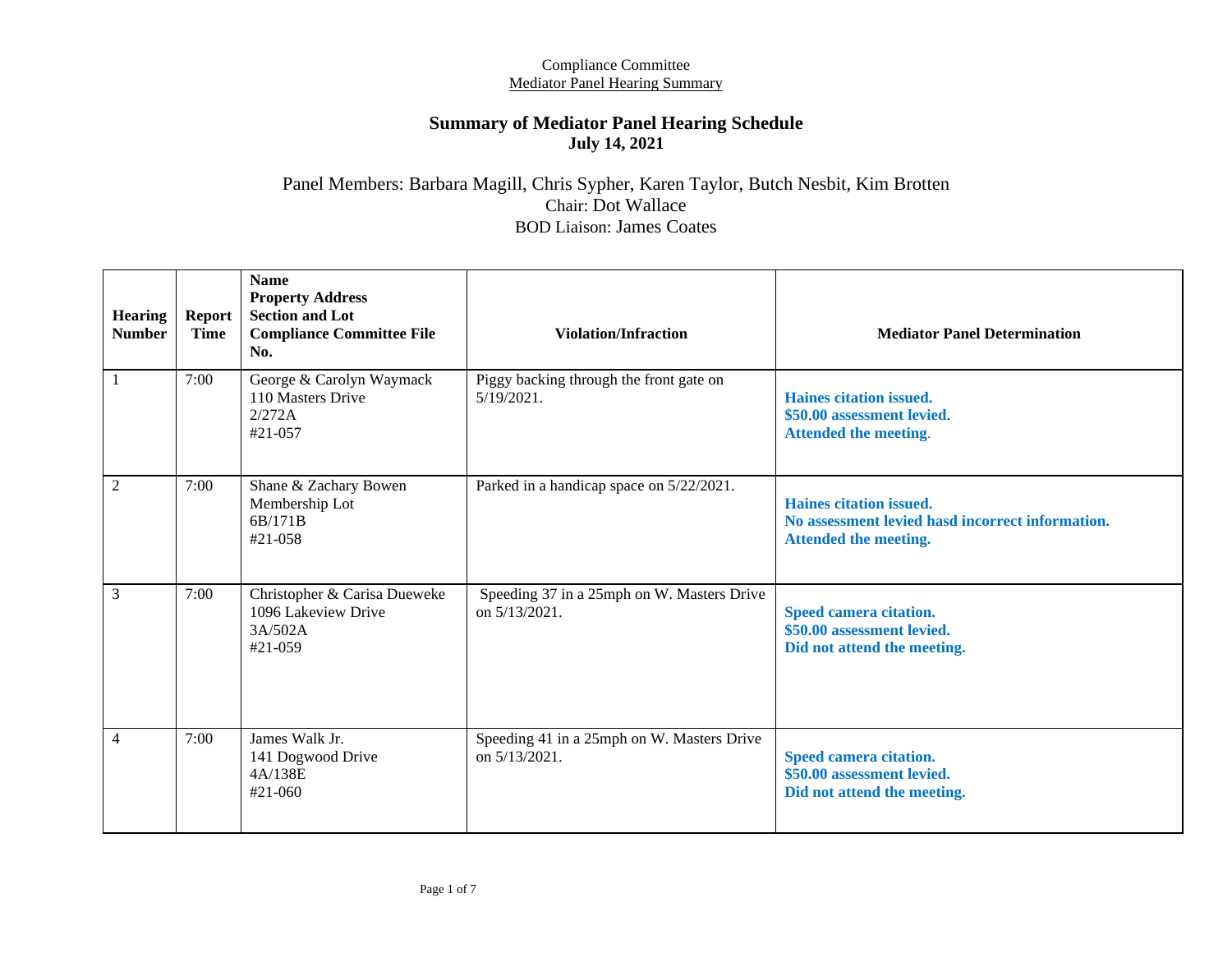| 5      | 7:00 | Jennifer Lilly<br>401 Northwood Circle<br>4A/180F<br>#21-061              | Speeding 45 in a 25mph on W. Masters Drive<br>on 5/12/2021. | <b>Prepaid \$50.00</b>                                                               |
|--------|------|---------------------------------------------------------------------------|-------------------------------------------------------------|--------------------------------------------------------------------------------------|
| 6      | 7:00 | Tammy Myer<br>1515 Lakeview Drive<br>4A/169B<br>#21-062                   | Speeding 39 in a 25mph on W. Masters Drive<br>on 5/14/2021. | <b>Prepaid \$50.00</b>                                                               |
| $\tau$ | 7:00 | Michael & Dixie Bothe<br>233 Greenbriar Circle<br>4A/102A<br>#21-063      | Speeding 37 in a 25mph on W. Masters Drive<br>on 5/14/2021. | Speed camera citation.<br>\$50.00 assessment levied.<br>Did not attend the meeting.  |
| 8      | 7:00 | Jerry Fishel Jr. (Perez)<br>1512 Lakeview Drive<br>4A/169B<br>#21-064     | Speeding 38 in a 25mph on W. Masters Drive<br>on 5/14/2021. | Speed camera citation.<br>\$50.00 assessment levied.<br>Did not attend the meeting.  |
| 9      | 7:00 | Eda Wu, Sonny Lam<br>1098 Lakeview Drive<br>3A/503C<br>#21-065            | Speeding 42 in a 25mph on W. Masters Drive<br>on 5/15/2021. | Speed camera citation.<br>\$50.00 assessment levied.<br><b>Attended the meeting.</b> |
| 10     | 7:00 | Carson & Kimmy Ford (Lawyer)<br>510 Northwood Circle<br>4A/209<br>#21-066 | Speeding 37 in a 25mph on W. Masters Drive<br>on 5/16/2021. | Speed camera citation.<br>\$50.00 assessment levied.<br>Did not attend the meeting.  |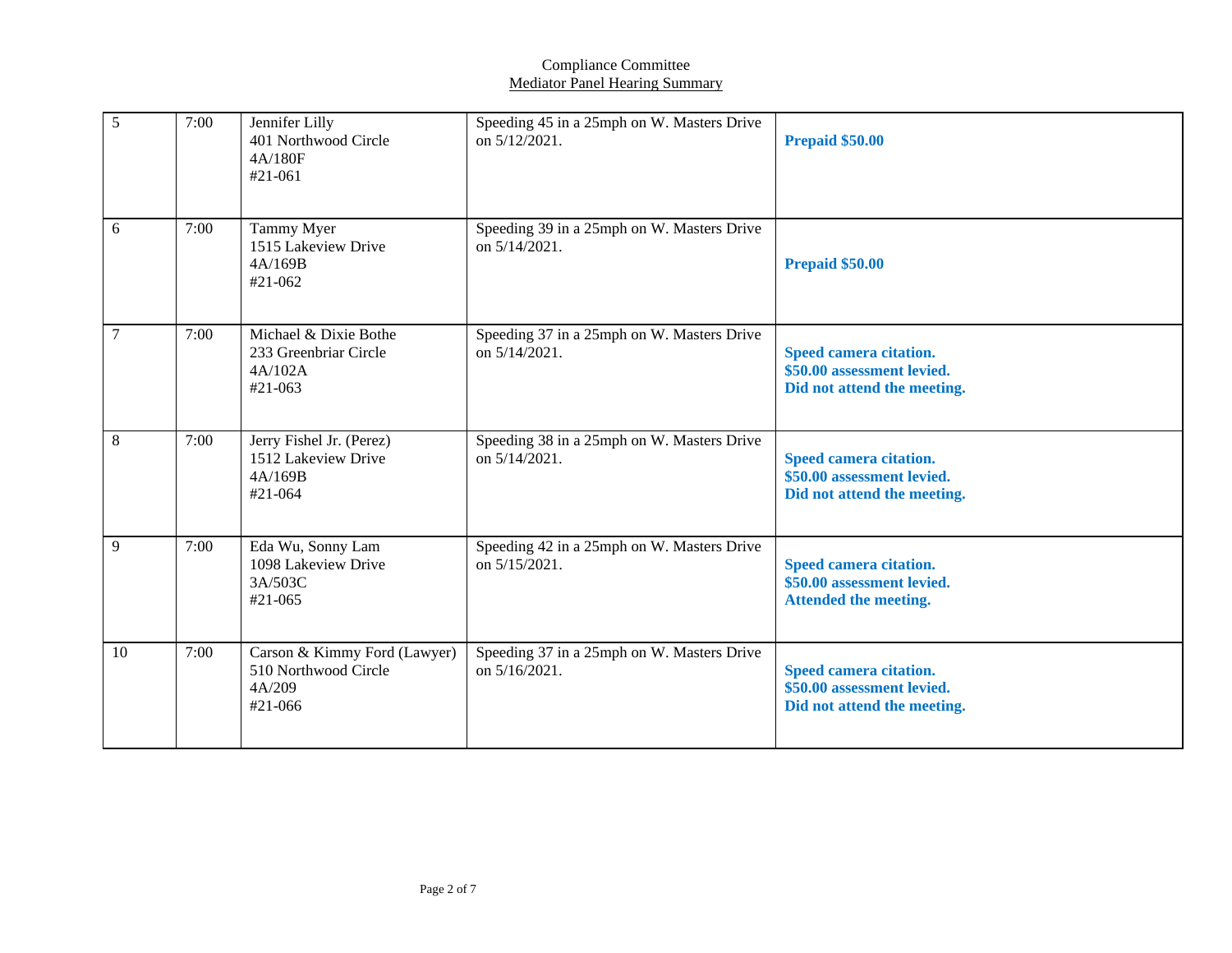| 11 | 7:00 | Donald & Sherry Cook<br>103 Redbud Circle<br>4A/232A<br>#21-067   | Speeding 39 in a 25mph on W. Masters Drive<br>on $5/14/2021$ . | <b>Prepaid \$50.00.</b>                                                             |
|----|------|-------------------------------------------------------------------|----------------------------------------------------------------|-------------------------------------------------------------------------------------|
| 12 | 7:00 | Franisco Machado<br>232 Greenbriar Circle<br>4A/092A<br>#21-068   | Speeding 37 in a 25mph on W. Masters Dive<br>on $5/12/2021$ .  | Speed camera citation.<br>\$50.00 assessment levied.<br>Did not attend the meeting. |
| 13 | 7:00 | Franisco Machado<br>232 Greenbriar Circle<br>4A/092C<br>#21-068   | Speeding 39 in a 25mph on W. Masters Drive<br>on $5/14/2021$ . | Speed camera citation.<br>\$50.00 assessment levied.<br>Did not attend the meeting. |
| 14 | 7:00 | Stephanie Levenson<br>1239 Lakeview Drive<br>4A/016B<br>#21-070   | Speeding 40 in a 25mph on W. Master Drive<br>on 5/14/2021.     | Speed camera citation.<br>\$50.00 assessment levied.<br>Did not attend the meeting. |
| 15 | 7:00 | Stephanie Levenson<br>1239 Lakeview Drive<br>4A/016B<br>#21-071   | Speeding 39 in a 25mph on W. Masters Drive<br>on 5/14/2021.    | Speed camera citation.<br>\$50.00 assessment levied.<br>Did not attend the meeting. |
| 16 | 7:00 | Jared & Keri Mounts<br>200 Green Leaf Drive<br>8A/179D<br>#21-072 | Speeding 41 in a 25mph on W. Masters Drive<br>on $5/15/2021$ . | Speed camera citation.<br>\$50.00 assessment levied.<br>Did not attend the meeting. |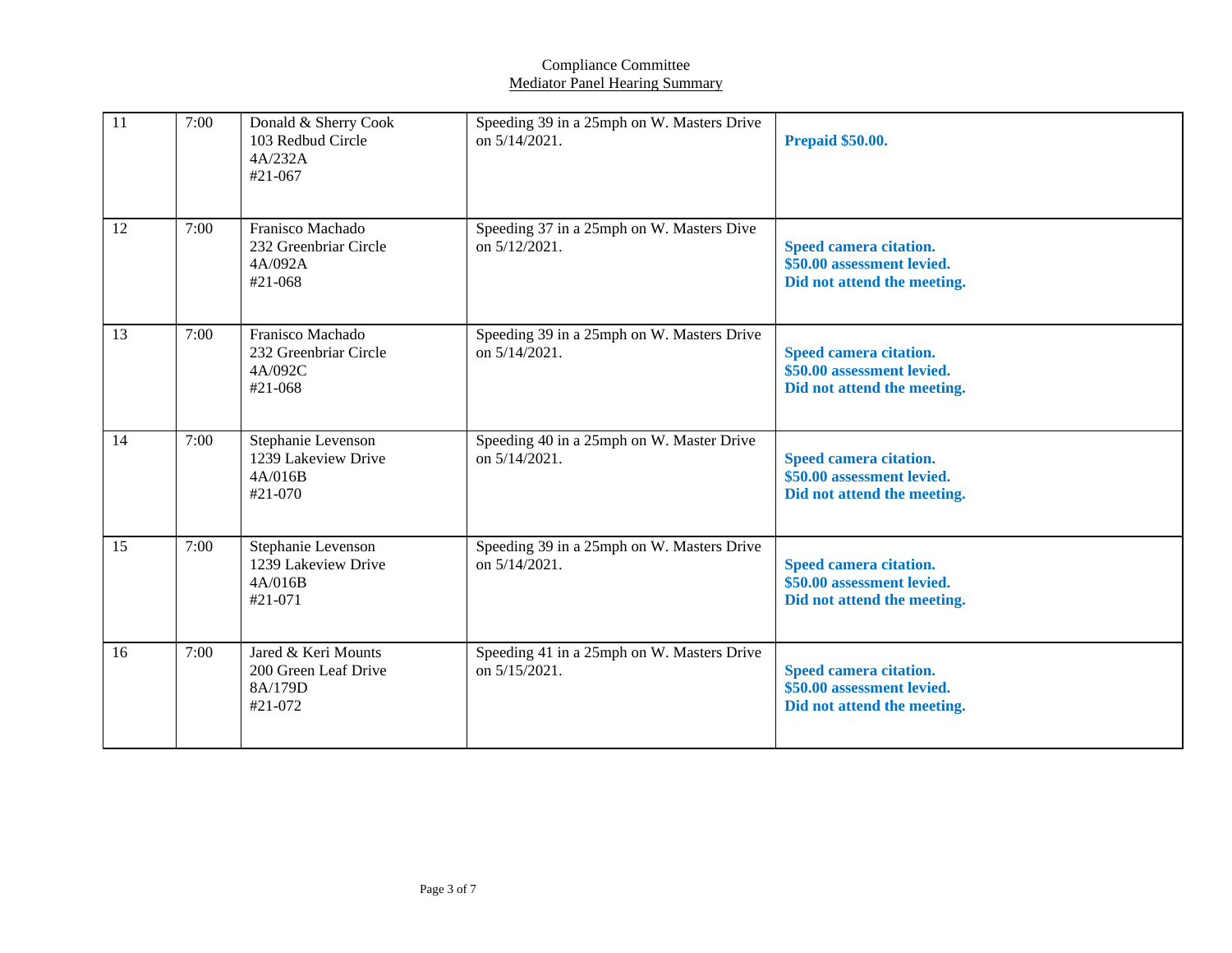| 17     | 7:00 | Jack & Summer Greene<br>1218 Lakeview Drive<br>4A/034E<br>#21-073 | Speeding 37 in a 25mph on W. Masters Drive<br>on 5/15/2021. | Speed camera citation.<br>\$50.00 assessment levied.<br><b>Attended the meeting.</b> |
|--------|------|-------------------------------------------------------------------|-------------------------------------------------------------|--------------------------------------------------------------------------------------|
| 18     | 7:00 | Dennis & JoAnn Root<br>1315 Lakeview Drive<br>4A/072<br>#21-074   | Speeding 37 in a 25mph on W. Masters Drive<br>on 5/14/2021. | <b>Prepaid \$50.00</b>                                                               |
| 19     | 7:00 | Dennis & JoAnn Root<br>1315 Lakeview Drive<br>4A/072<br>#21-075   | Speeding 37 in a 25mph on W. Masters Drive<br>on 5/15/2021. | <b>Prepaid \$50.00</b>                                                               |
| 20     | 7:00 | Tammy Myer<br>1515 Lakeview Drive<br>4A/169A<br>#21-076           | Speeding 39 in a 25mph on W. Masters Drive<br>on 517/2021.  | <b>Prepaid \$50.00</b>                                                               |
| 21     | 7:00 | Claude & Kevin Rhew<br>Membership Lot<br>6A/084C<br>#21-077       | On the lake without a 2021 LHCC sticker on<br>$5/31/2021$ . | <b>Prepaid \$50.00.</b>                                                              |
| $22\,$ | 7:00 | Wayne Clyburn<br>301 Dogwood Drive<br>4A/106B<br>#21-078          | Speeding 37 in a 25mph on W. Masters Drive<br>on 5/16/2021. | Speed camera citation.<br>\$50.00 assessment levied.<br><b>Attended the meeting.</b> |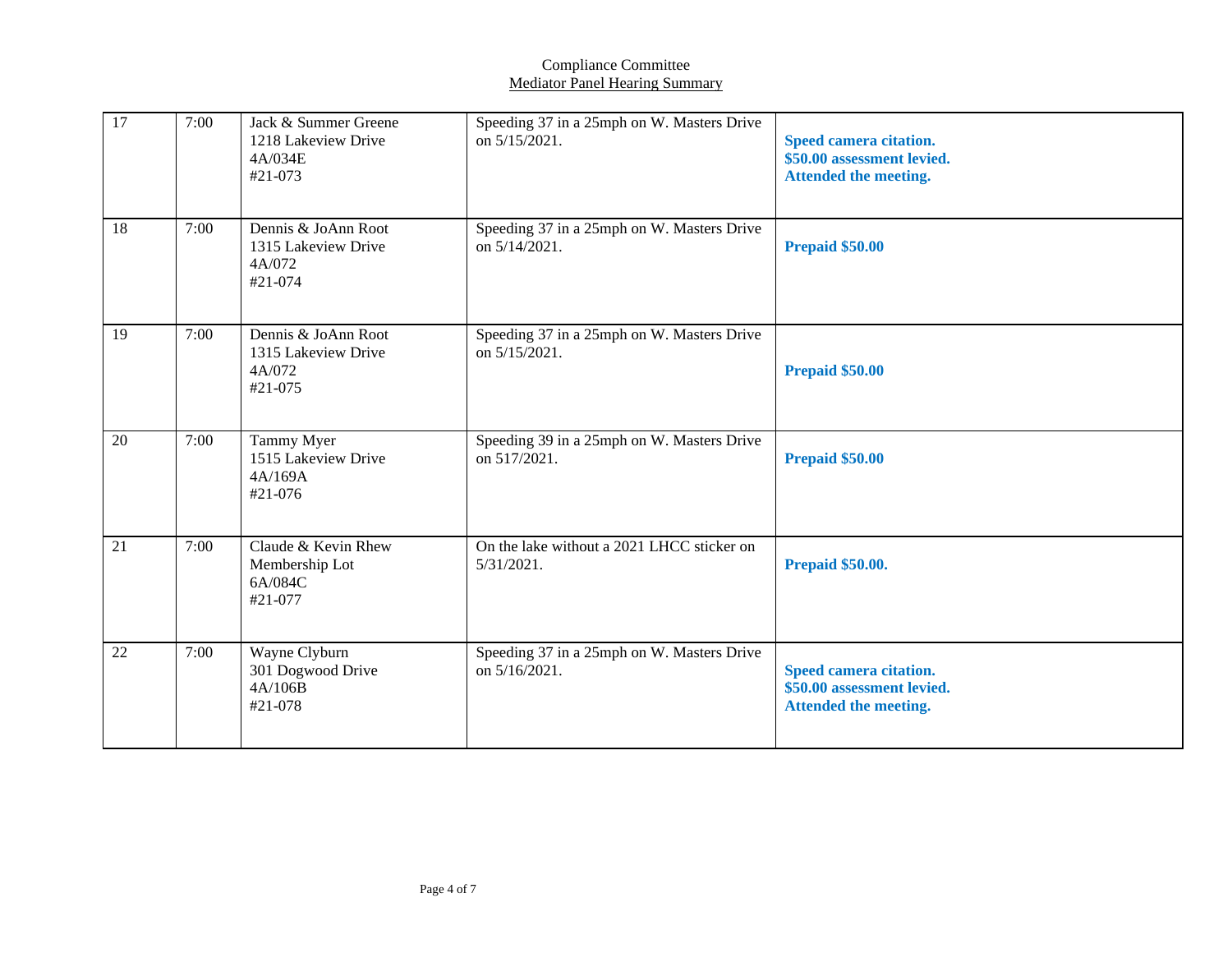| 23              | 7:00 | Jonathan & Jessica Miller<br>140 Dogwood Drive<br>4A/112C<br>#21-079  | Speeding 40 in a 25mph on W. Masters Drive<br>on $5/14/2021$ . | Speed camera citation.<br>\$50.00 assessment levied.<br>Did not attend the meeting.        |
|-----------------|------|-----------------------------------------------------------------------|----------------------------------------------------------------|--------------------------------------------------------------------------------------------|
| 24              | 7:00 | Joli Valentine Knecht<br>1200 Lakeview Drive<br>3A/522B<br>#21-080    | Speeding 37 in a 25mph on W. Masters Drive<br>on $5/14/2021$ . | Prepaid \$50.00                                                                            |
| $\overline{25}$ | 7:00 | Jerome Haney (visitor)<br>1046 Lakeview Drive<br>3A/477AT<br>#21-081  | Speeding 37 in a 25mph on W. Masters Drive<br>on 5/16/2021.    | <b>Prepaid \$50.00.</b>                                                                    |
| 26              | 7:00 | Roger & Beverly Gurner<br>110 Carolyn Drive<br>1/105A<br>#21-082      | Speeding 62 in a 25mph on Masters Drive on<br>$6/15/2021$ .    | Speed camera citation.<br>Was given a waring at this time.<br><b>Attended the meeting.</b> |
| 27              | 7:00 | David Scott Shanholtz<br>122 Country Club Drive<br>10/504E<br>#21-083 | Speeding 54 in a 25mph on W. Masters Drive<br>on 5/29/2021.    | Prepaid \$50.00                                                                            |
| 28              | 7:00 | Diana Stinchcomb<br>600 Lakeview Drive<br>2/294D<br>#21-084           | Failure to stop at a stop sign on 6/8/2021.                    | Speed camera citation.<br>\$50.00 assessment levied.<br>Did not attend the meeting.        |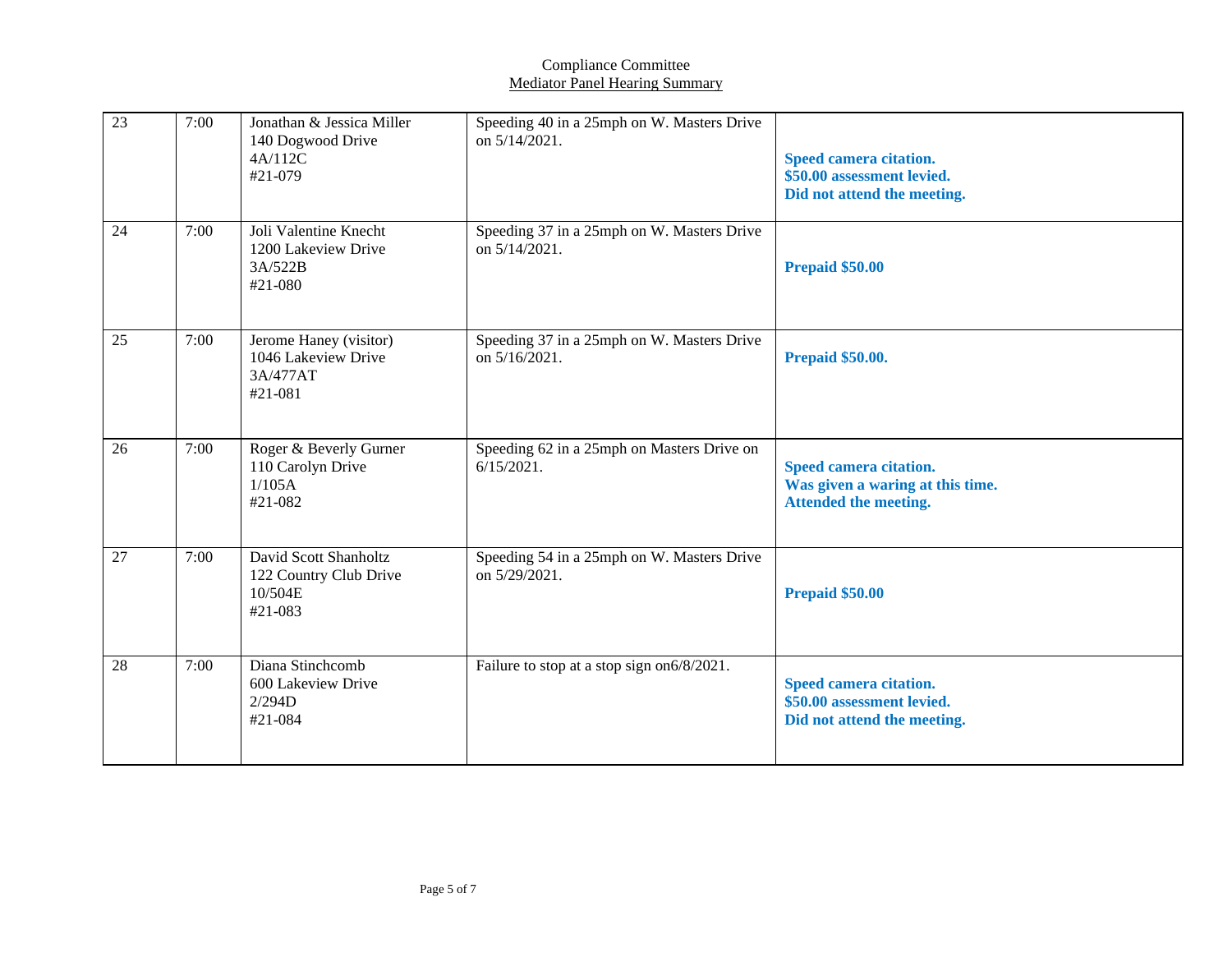| 29 | 7:00 | <b>Christopher Cardinale</b><br>109 Overlook Drive<br>2/384A<br>#21-085     | Failure to stop at a stop sign on 6/8/2021.                                       | Speed camera citation.<br>\$50.00 assessment levied.<br>Did not attend the meeting.                  |
|----|------|-----------------------------------------------------------------------------|-----------------------------------------------------------------------------------|------------------------------------------------------------------------------------------------------|
| 30 | 7:00 | Patricia & Brandon Atkins<br>102 Green Leaf Drive<br>8A/185B<br>$#21 - 086$ | Failure to stop at a stop sign on 6/11/2021.                                      | Speed camera citation.<br>\$50.00 assessment levied.<br>Did not attend the meeting.                  |
| 31 | 7:00 | Adam & Brittany Swiger<br>110 Colonial Drive<br>7/1167<br>#21-087           | On the lake without a 2021 sticker 6/21/2021.                                     | Prepaid \$50.00                                                                                      |
| 1A | 7:00 | William Quirk<br>102 Carolyn Drive<br>1/101B<br>#21-088                     | On the lake without a 2021 LHCC sticker on<br>$6/12/2021$ .                       | Prepaid \$50.00                                                                                      |
| 2A | 7:00 | James & Nancy White<br>506 Sleigh Drive<br>5A/201C<br>#21-089               | Boat docked multiple days at beach ll without<br>using the campsite on 6/16/2021. | <b>Office citation issued.</b><br>No assessment levied at this time.<br><b>Attended the meeting.</b> |
| 3A | 7:00 | Roderick & Loretta Williams<br>1252 Lakeview Drive<br>4A/045D<br>#21-090    | Speeding 55 in a 25mph on W. Master Drive<br>on 5/21/2021.                        | Speed camera citation.<br>\$50.00 assessment levied.<br><b>Attended the meeting.</b>                 |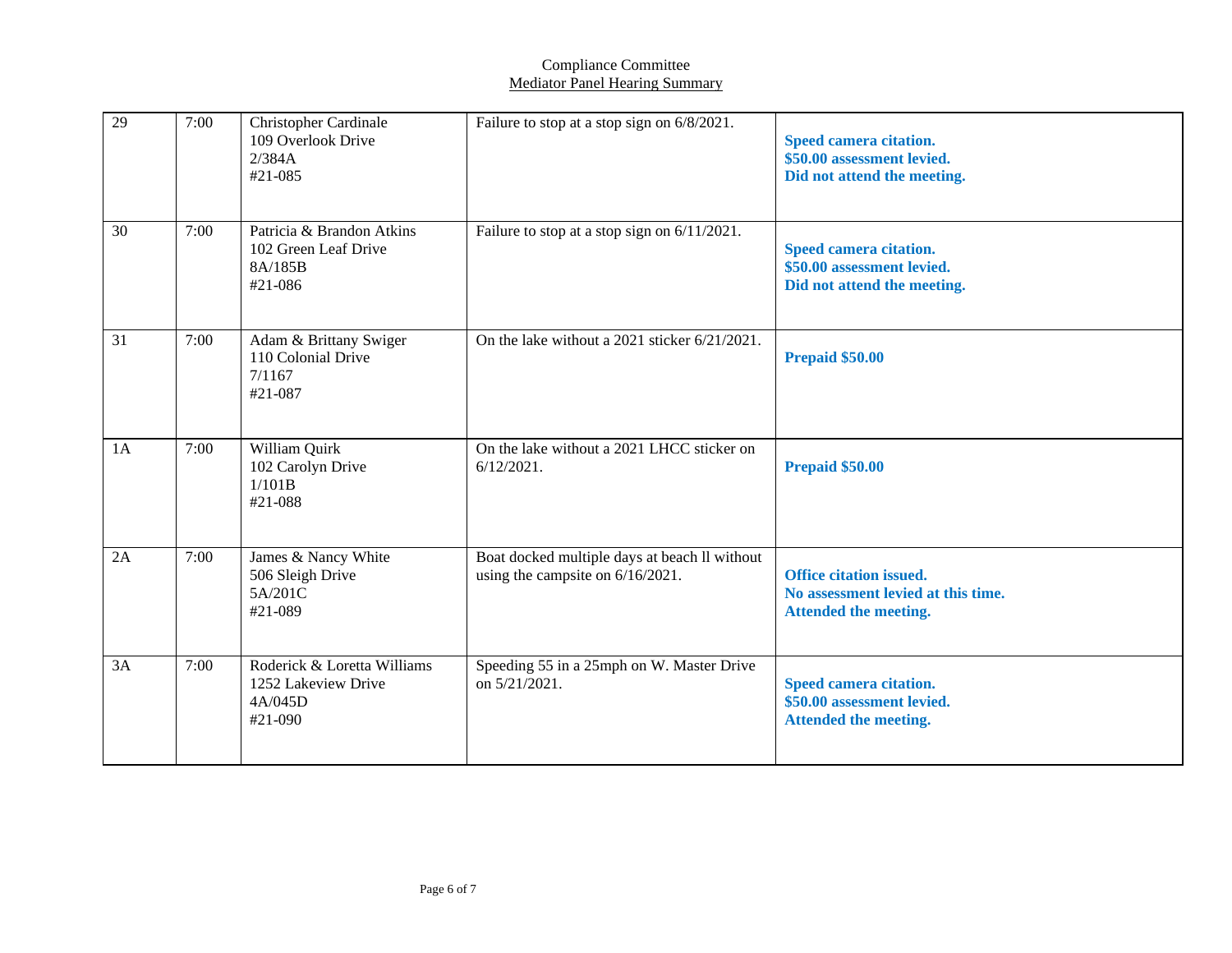| 4A | 7:00 | Christina Shirley<br>324 Overlook Drive<br>2/390D<br>#21-091         | Speeding 39 in a 25mph on Masters Drive on<br>$6/20/2021$ .             | Speed camera citation.<br>\$50.00 assessment levied.<br>Did not attend the meeting.        |
|----|------|----------------------------------------------------------------------|-------------------------------------------------------------------------|--------------------------------------------------------------------------------------------|
| 5A | 7:00 | Clyde Cargill<br>111 Colonial Drive<br>7/1158E<br>#21-092            | Piggy backing through the easy pass without a<br>bar code on 5/21/2021. | Haines citation issued.<br>No assessment levied this time.<br><b>Attended the meeting.</b> |
| 6A | 7:00 | Daniel & Pamela Festa<br>807 S. Lakeview Drive<br>5A/131C<br>#21-093 | Camper parked on the common area on<br>$6/21/2021$ .                    | Haines citation issued.<br>No assessment levied this time.<br><b>Attended the meeting.</b> |
| 7A | 7:00 | Daniel & Pamela Festa<br>807 S. Lakeview Drive<br>5A/131C<br>#21-094 | Trailer parked on the common area on<br>$6/21/2021$ .                   | Haines citation issued.<br>No assessment levied this time.<br>Attended the meeting.        |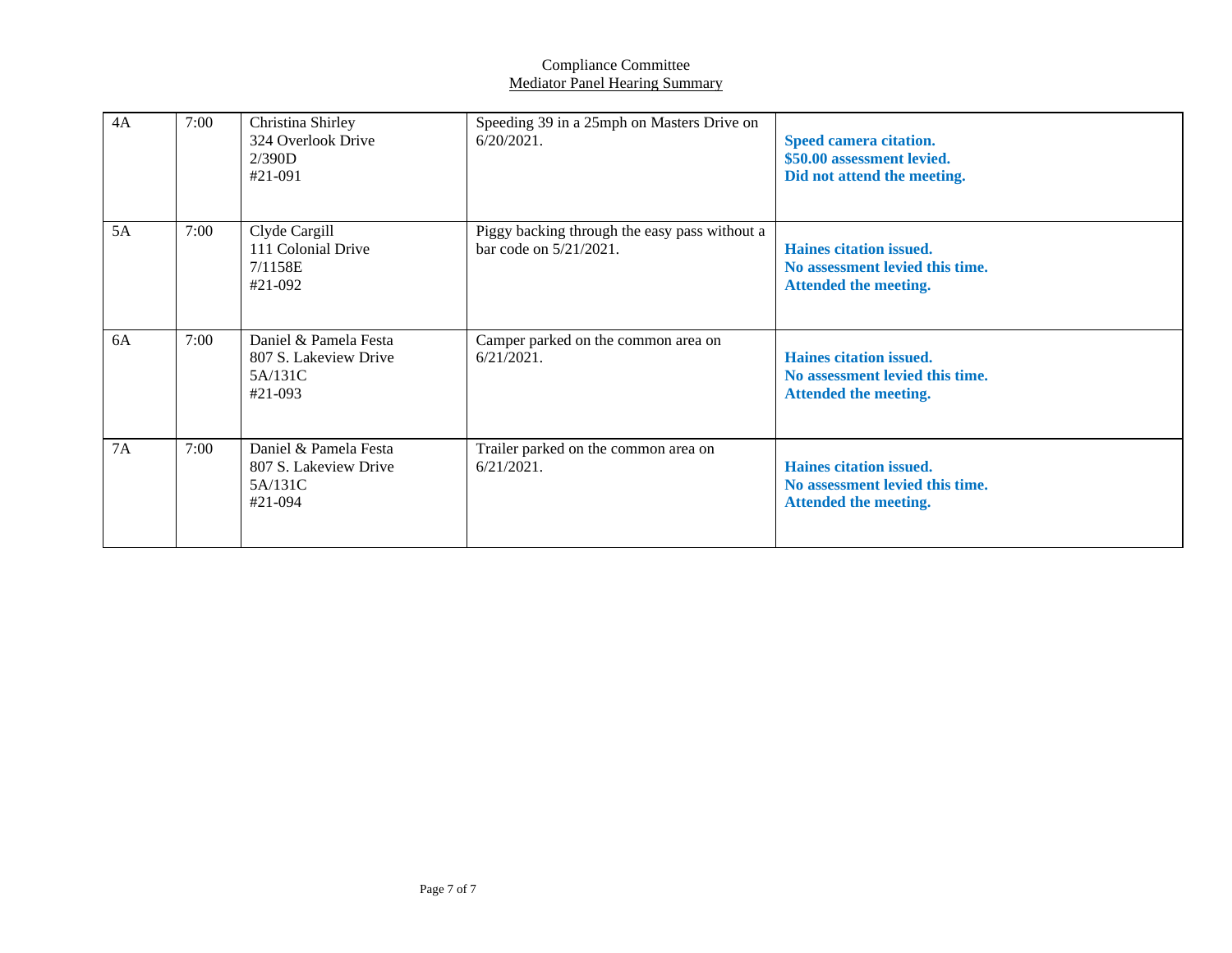# **Finance Committee Meeting 6:30 PM Tuesday June 15, 2021**

### **Chair:** Ed Noble

**Members Present:** Helen Carter, Jim Coates, John Martel, Darrell Melcher, Pat Majewski, Butch Nesbit, Richard Traczyk, Tom Wallace

**Members Absent:** Jarret Tomalesky

A quorum was established and the meeting was called to order at 6:40 PM.

**Open Forum:** No members were present.

**Approve meeting minutes:** The May meeting minutes were approved.

**Agenda:** Approve the agenda shown below:

- Review May 2021 financials. The financials for May are reflecting greater income than expenses. With some areas of expense exceeding budget, especially in the maintenance arenas for equipment and vehicles. The footnotes to the statements were exceedingly helpful for explaining the causes for the overages.
- BOD notes
	- o \$6K for ravine repair approved from Undesignated Funds
	- o \$5K for patrol boat approved from Undesignated Funds
	- o Office, exercise room and clubhouse reopened fully effective June 1
- First pass on 2022 Budget. John Martel added many items that are reflected in the current edition of the budget display. As the committee went through the worksheet changes were made that are now reflected in the newer worksheet that will be promulgated by John Martel. We started with expenses that were greater than the current (2021) budget by approximately \$ 60,000. When we finished our review that number was approximately \$ 11,000 higher or a decrease of \$ 49,000. There were questions on the submitted committee budget requests for Activities, Lake and Buildings and Grounds. Ed Noble will send those committees a request to explain their requests to us at the next Finance committee meeting in July.

The meeting adjourned at 9:15 PM. The next committee meeting will be Tuesday July 20 at 6:30PM.